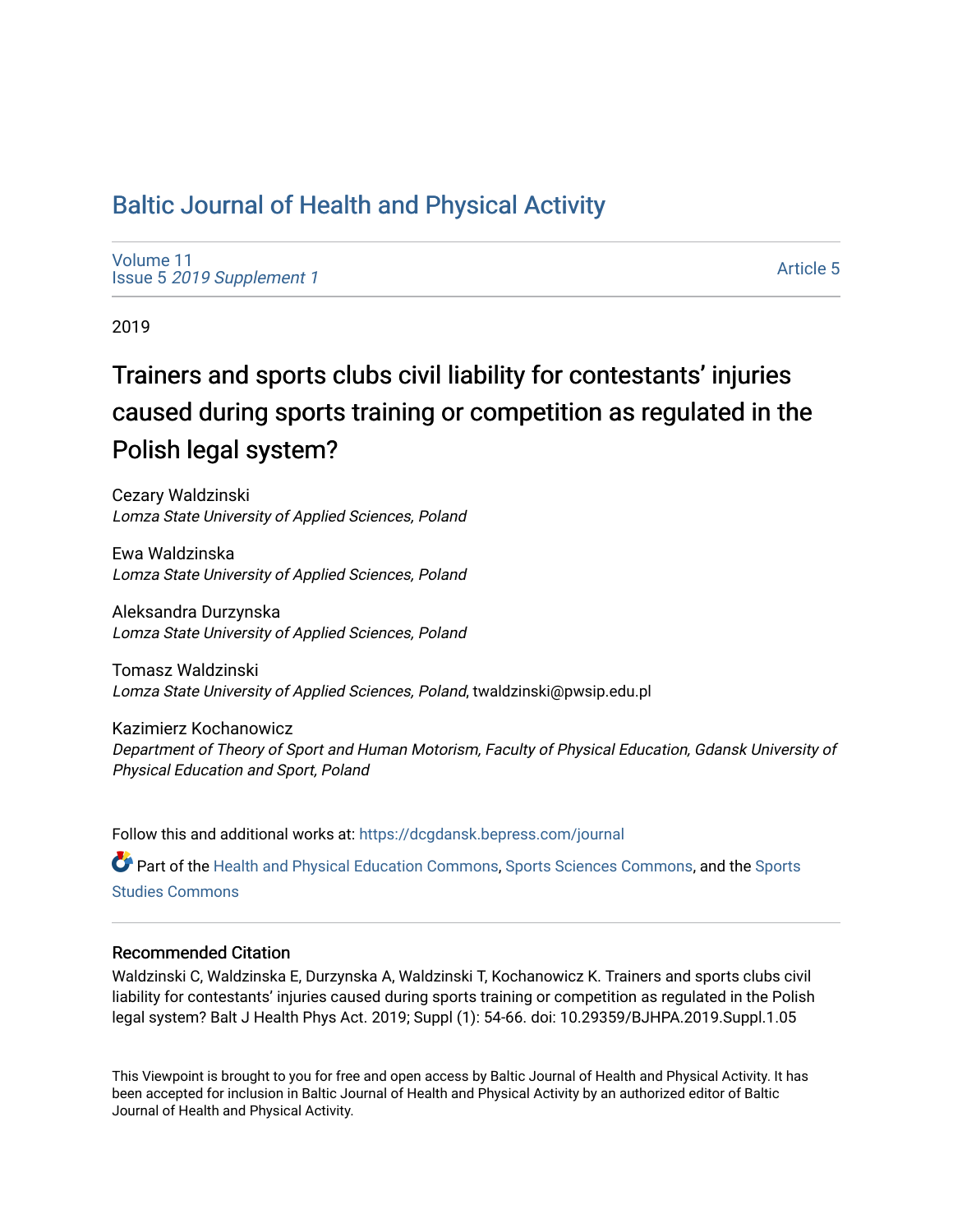# **Trainers and sports clubs civil liability for contestants' injuries caused during sports training or competition as regulated in the Polish legal system?**

**Cezary Waldziński<sup>1</sup> ABCDEFG, Ewa Waldzińska<sup>1</sup> ABCDEFG, Aleksandra Durzyńska<sup>1</sup> ABCDEFG, Tomasz Waldziński<sup>1</sup> ABCDEFG, Kazimierz Kochanowicz2 ABCDEFG**

<sup>1</sup> Lomza State University of Applied Sciences, Lomza, Poland

2 Department of Theory of Sport and Human Motorism, Faculty of Physical Education, Gdansk University of Physical Education and Sport, Gdansk, Poland

#### **abstract**

The issues with the injuries caused by the sports trainings are strictly related with the legal liability of natural and legal persons directly participating in sports activities, including trainers, medical staff, sports clubs, organizers of the sports events, equipment and devices manufacturers, the owners of sports facilities and the contestants themselves.

Sports injuries are integrally related with training any sport discipline. The consequences may vary, from slight health detriment, not requiring medical support, through loss of or permanent damage to health, up to death of the contestant. Without doubt, occurrence of these adverse effects of sports training shall be limited to minimum in every and each sports discipline. The essential role in this matter belongs to the trainers, who carry penal and civil liability for any infringements (acts and omissions). The trainers' obligation is not only to prepare the contestant to the sport rivalry but also to provide safety during sports training. As referred to in the jurisprudence, the trainer has a very special duty to provide the proper conduct of training, not only with regard to complying with the rules applicable in each sports discipline, but also with respect to the contestants' utility to participate in the training.

**Key words:** civil liability, injuries, sports training.

#### **article details**

|                               | Article statistics: Word count: 5,750; Tables: 0; Figures: 0; References: 35                                                                                                                                                                                                                                                                                                                                                                                                                                                                                                                                                                                                                                                                                                                                                                                  |
|-------------------------------|---------------------------------------------------------------------------------------------------------------------------------------------------------------------------------------------------------------------------------------------------------------------------------------------------------------------------------------------------------------------------------------------------------------------------------------------------------------------------------------------------------------------------------------------------------------------------------------------------------------------------------------------------------------------------------------------------------------------------------------------------------------------------------------------------------------------------------------------------------------|
|                               | Received: April 2019; Accepted: June 2019; Published: June 2019                                                                                                                                                                                                                                                                                                                                                                                                                                                                                                                                                                                                                                                                                                                                                                                               |
| <b>Full-text PDF:</b>         | http://www.balticsportscience.com                                                                                                                                                                                                                                                                                                                                                                                                                                                                                                                                                                                                                                                                                                                                                                                                                             |
| Copyright                     | © Gdansk University of Physical Education and Sport, Poland                                                                                                                                                                                                                                                                                                                                                                                                                                                                                                                                                                                                                                                                                                                                                                                                   |
| Indexation:                   | Celdes, Clarivate Analytics Emerging Sources Citation Index (ESCI), CNKI Scholar (China National Knowledge<br>Infrastructure), CNPIEC, De Gruyter - IBR (International Bibliography of Reviews of Scholarly Literature in<br>the Humanities and Social Sciences), De Gruyter - IBZ (International Bibliography of Periodical Literature<br>in the Humanities and Social Sciences), DOAJ, EBSCO - Central & Eastern European Academic Source, EBSCO<br>- SPORTDiscus, EBSCO Discovery Service, Google Scholar, Index Copernicus, J-Gate, Naviga (Softweco, Primo<br>Central (ExLibris), ProQuest - Family Health, ProQuest - Health & Medical Complete, ProQuest - Illustrata: Health<br>Sciences, ProQuest - Nursing & Allied Health Source, Summon (Serials Solutions/ProQuest, TDOne (TDNet), Ulrich's<br>Periodicals Directory/ulrichsweb, WorldCat (OCLC) |
| <b>Funding:</b>               | This research received no specific grant from any funding agency in the public, commercial, or not-for-profit sectors.                                                                                                                                                                                                                                                                                                                                                                                                                                                                                                                                                                                                                                                                                                                                        |
| <b>Conflict of interests:</b> | Authors have declared that no competing interest exists.                                                                                                                                                                                                                                                                                                                                                                                                                                                                                                                                                                                                                                                                                                                                                                                                      |
| Corresponding author:         | Tomasz Waldziński, ul. Promienna 4D, 18-400 Łomża, tel.606921921, e-mail: twaldzinski@pwsip.edu.pl.                                                                                                                                                                                                                                                                                                                                                                                                                                                                                                                                                                                                                                                                                                                                                           |
| <b>Open Access License:</b>   | This is an open access article distributed under the terms of the Creative Commons Attribution-Non-commercial 4.0<br>International (http://creativecommons.org/licenses/by-nc/4.0/), which permits use, distribution, and reproduction in<br>any medium, provided the original work is properly cited, the use is non-commercial and is otherwise in compliance<br>with the license.                                                                                                                                                                                                                                                                                                                                                                                                                                                                          |

**Authors' Contribution: A** Study Design **B** Data Collection **C** Statistical Analysis **D** Data Interpretation **E** Manuscript Preparation **F** Literature Search **G** Funds Collection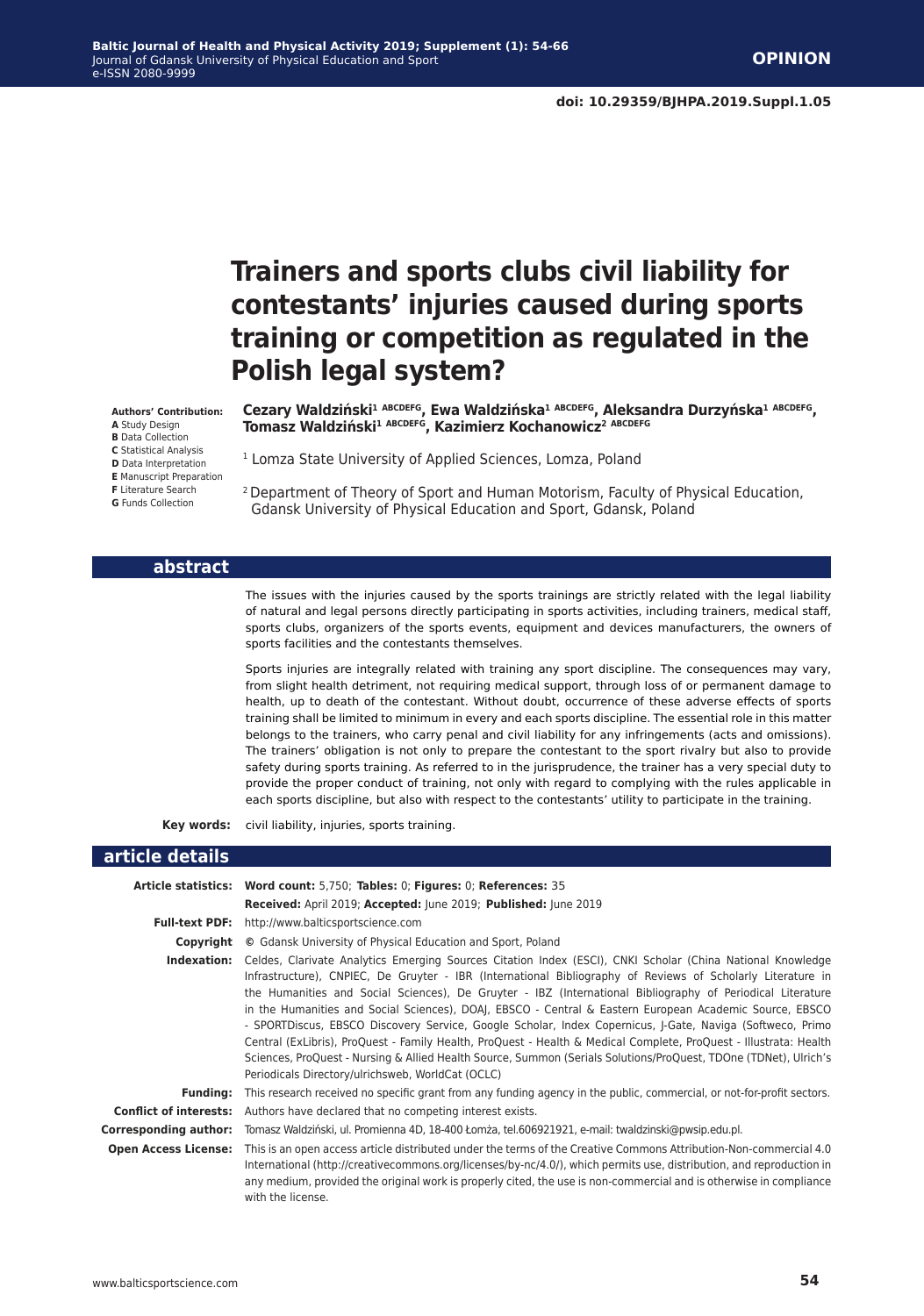## **introduction**

Sport is a social phenomenon which enables achieving the objectives and can take various, more or less organized forms. It has a cross-border (global) dimension and is sometimes defined as a rare combination of entertainment, passion and unpredictability [1, p. 27]. Sport is an efficient remedy for many civilization diseases, treatment and prevention or great stress reliever. Physical activity has, without doubt, a positive influence on human's psyche and mental health. Sport supports development of such abilities and skills as team activity, solidarity, tolerance and competition [2, p. 33].

Sport is a term without a precise definition. There are various definitions of sport [3, p. 7] in many sources, and each of them emphasizes some specific dimension, depending upon the needs of that specific sport type. Nevertheless, most of them draw attention to the following components: physical activity, competition and rules [1, p. 27]. According to the classical theory, sport consists in diverse forms of physical and mental activities which are aimed at competition and rivalry. Such rivalry may be either of an individual or team nature. The essence of sport is complying with the predefined set of rules and its institutionalization [4].

In the Polish legal system, the rules of sports practicing and organizing are stipulated in the Sports Act of 25 June 2010 [5] which provides the legal definition of sport. Pursuant to Article 2 of the Act, sport comprises all forms of physical activity which, through casual or organized participation, maintain or improve physical and mental health, social interactions or achieving scores on many levels. Intellectual activities which are aimed at achieving a score are also claimed to be sport competitions. Sport, together with physical education and rehabilitation, forms physical culture.

Unfortunately, sport, just like many other areas of life, is not safe from the threats which consist in damage to health or, in extreme cases, death of a contestant. The number of sports injuries is currently increasing due to the general character of sports events and the development of technique and sports equipment which now enables achieving higher scores but also reaching the extent of humans' body endurance. Depending on the sports discipline, the possibility of experiencing an injury during training or competition differs. Some sports disciplines are relatively safe (e.g. tennis), while others may cause a considerable damage to health or life of the contestant due to the employed equipment (e.g. track racing) or because these are contact sports (e.g. combat sports). During the long history of sport, many tragic events have taken place during or in relation to sports competitions [6] or every-day trainings. The proper organization and conduct of competitions or trainings is, therefore, essential to mitigate the risk to the acceptable level.

The issues with the injuries caused by the sports trainings are strictly related to the legal liability of natural and legal persons directly participating in sports activities, including trainers, medical staff, sports clubs, organizers of sports events, manufacturers of equipment and devices, owners of sports facilities and the contestants themselves. Further considerations will address the injuries suffered by the contestants during trainings or competitions and trainers' and sports clubs civil liability in such situations. Penal liability for contestants' life or health threatening events will be omitted.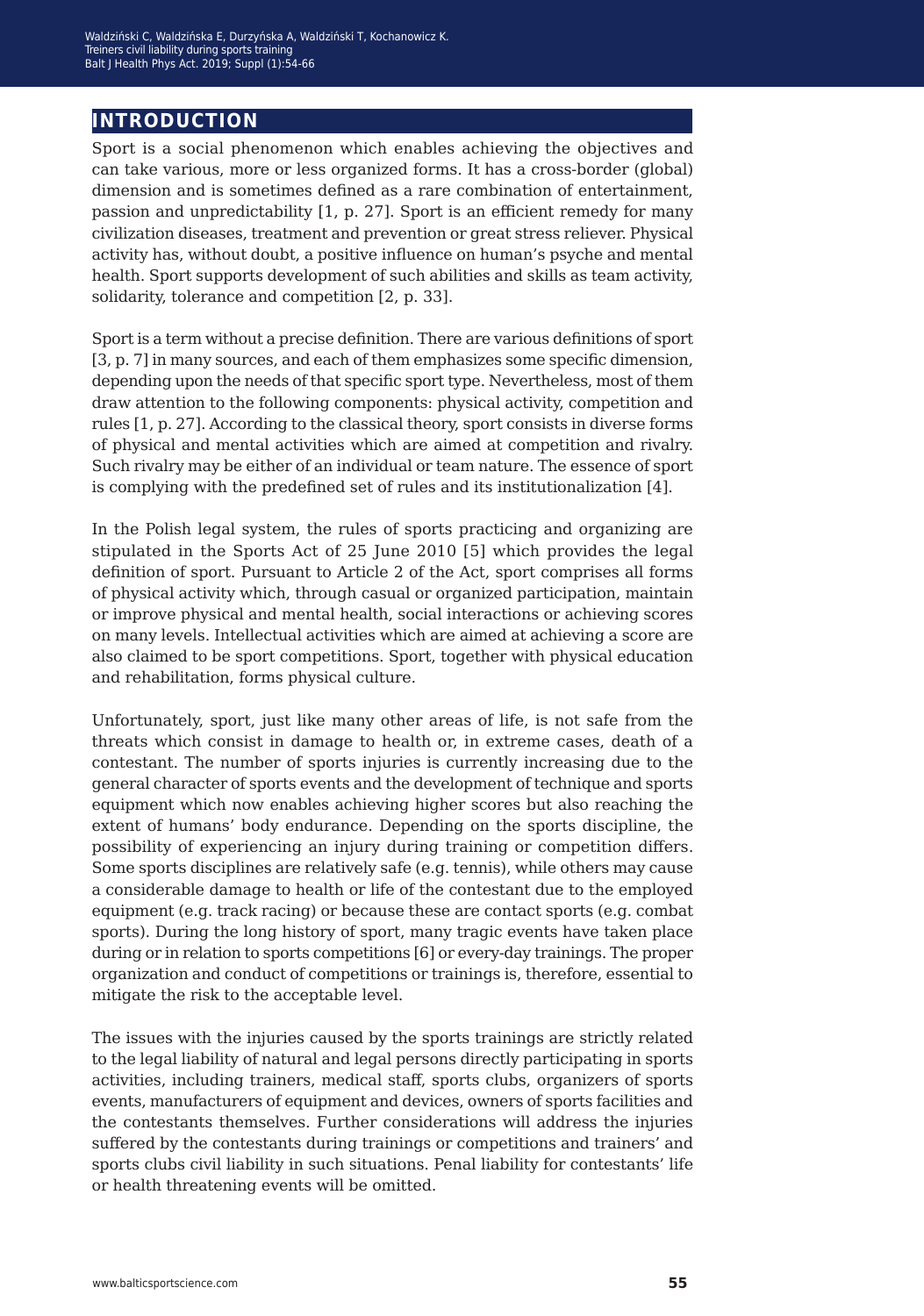## **sports injuries**

A number of definitions of "injury" have been developed in traumatology. The most common are: a dynamic transfer of a load of energy on the living tissue, causing damage of the tissue structure and consequently its impairment, or an anatomic or functional damage to the body caused by external force. There are various kinds of injuries: mechanical, thermal, chemical or electrical. Tissue structure damage (physical trauma) is a result or a consequence of injury on human organism. The extent of damage (of tissue or organs) depends upon the type or size of injury and each tissue resistance [7, p. 46].

Consequently, the scientific literature states that sport injury is an injury causing damage that occurred during physical sport activity, mainly during trainings or competitions, which results in temporary or absolute exemption from physical activity [7, p. 47]. Sport injuries are often referred to as contusions [8].

Sport disciplines may be divided into 3 groups depending on the frequency of injuries. Group I covers disciplines with a high frequency of injuries such as martial arts (boxing, wrestling) and games (football, hockey). Group II covers disciplines with a moderate contusion level which require fast movements from the contestants (cycling, skiing, athletics, ice skating, handball), movements which are complicated or difficult to coordinate (gymnastics, ski jumping, acrobatics, figure skating) or sports that require enormous effort and high muscle work intensity (weight training). Group III covers low contusion level sports disciplines which do not require rapid movements (swimming, rowing) or when a contestant wears special protection (fencing, shooting) [9, 10, p. 15–16].

Sports injuries may be divided into two groups, i.e. mechanical injuries and those resulting from physical stain. Mechanical injuries are caused by a contact with another contestant, sport equipment or any other object. Physical overreaching injuries are caused by exceeding the human's body endurance during too intense training in comparison to the functional preparation level [9]. In other words, physical overreaching comes as a result of disturbance to the balance between training and rest.

There are several classifications aimed at structuring the reasons for sport injuries. Generally, it can be assumed that the occurrence of the injuries during trainings or competitions is related to [11, p. 44]:

- a. improper conduct of training or competitions;
- b. improper warm-up before the workout or competitions;
- c. contestant inadequate mental and physical preparation;
- d. lack of discipline;
- e. engaging in training or competitions while in poor health;
- f. exhaustion, overwork, physical overexertion;
- g. organizational defects of trainings or competitions;
- h. improper condition of sport facilities or defective sports equipment;
- i. wearing unsuitable sportswear or footwear;
- j. failure to comply with the rules of personal hygiene and the cleanliness of the facilities and equipment;
- k. adverse weather conditions.

The body damage placement is different depending on the sports discipline. Lower limb injuries are typical of football players, skiers, ice skaters, athletes; upper limb injuries occur to boxers and gymnasts, head injuries to boxers, while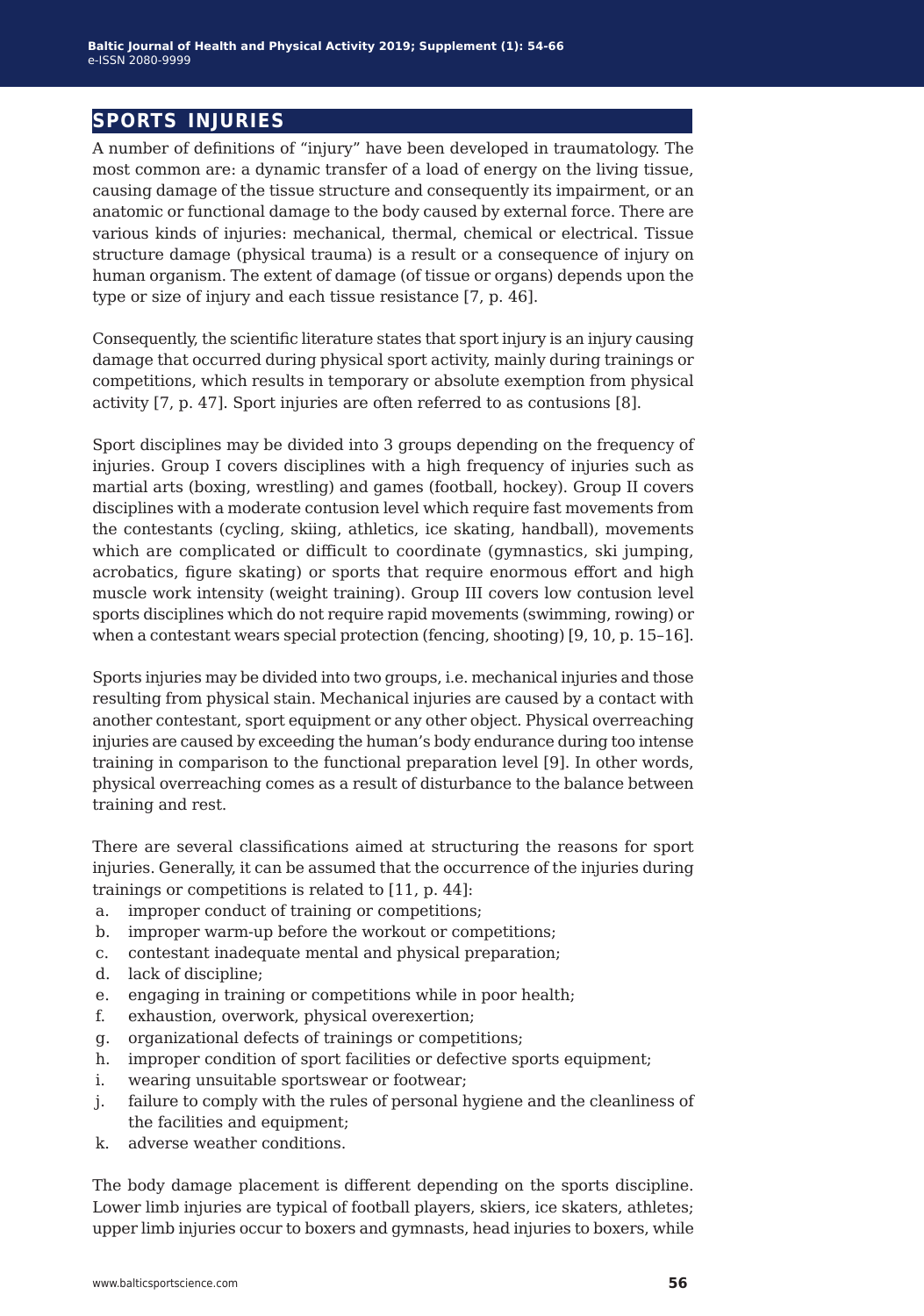torso injuries are typical of wrestlers. Sportsmen often suffer from joint damage – mainly the knee joint and the ankle joint, whereas internal organs injuries barely occur. Most sport injuries make slight or medium damages, which cause incapacity for physical exercises for a period of 5 to 10 days [10, p. 12–14].

Sports damages may appear acute or chronic (primary or secondary). Acute damages develop abruptly, in the result of mechanical injury, which appeared in clearly defined moment. The chronic primary injuries develop slowly as a result of accumulation of small injuries, which slowly damage the tissue. These damages may last very long (e.g. tendinitis), comprise subacute period (4–6 weeks since the initiating affliction) and are often defined as damages resulting from overreaching or the overreaching syndrome. Chronic secondary damages result from tissue damages, which were previously affected by impairment [7, p. 47]. Overreaching syndromes are difficult to diagnose and treat. They occur to approximately 25–50% sportsmen treated in sports medicine clinics. Most frequently they develop after 2 years of involvement in competitive sports. Sportsmen involved in endurance sports (long-distance running) and individual sports that require precise technique and repetitive moves (tennis, gymnastics, weightlifting) are in 80% affected by the overreaching syndrome. These injuries in 80% concern lower limbs, in particular knees (28%), feet and ankle joints (21%) [9].

Overextension is the most frequent training error, generally caused by a wrong sequence of specific exercises and too violent implementing of advanced workouts. Very often overextension results from contestants' recklessness or their excessive ambitions that influence implementing the objectives too soon in comparison to the abilities. Overextension may refresh old and cured sports damages, aggravate the already existing ones (which are not very serious) or cause new ones. Moreover, overextension may delay, hinder or prevent a contestant from being cured, which very often leads too untimely end of sports career. Regardless of the potential medical mistakes of the doctors treating the contestants, overextension is always a consequence of a defectively created or implemented sports plan. It shall be also highlighted that the line between the training aimed at improving sports proficiency and overextension is very slight, barely visible. Very often the only person who is capable of indicating this line is an experienced trainer [12].

As indicated in the civil law, sports injuries that occur as a result of sports traumas consist in bodily harm or health disorder. Undoubtedly, bodily damage or health disorder may cause the contestant's death. Violation of physical integrity constitutes bodily damage (e.g. bone break). Health disorder is expressed as disruption of the normal functioning of particular organs without harming them (e.g. neurosis, mental illness). One event may lead to both, bodily damage or health disorder [13].

## **civil liability of trainers and sports clubs**

The subject matter of the further section of this paper focuses on an in-depth analysis of trainers and sports clubs' civil liability for death or bodily harm of a contestant during training or competitions. First and foremost, a few comments of a more general nature shall be made in the matter of types of compensations in the Polish legal system.

Compensation is regarded as the civil law pillar. Irrespective of the compensation type, each of them has one common trait – performance aimed at remedy,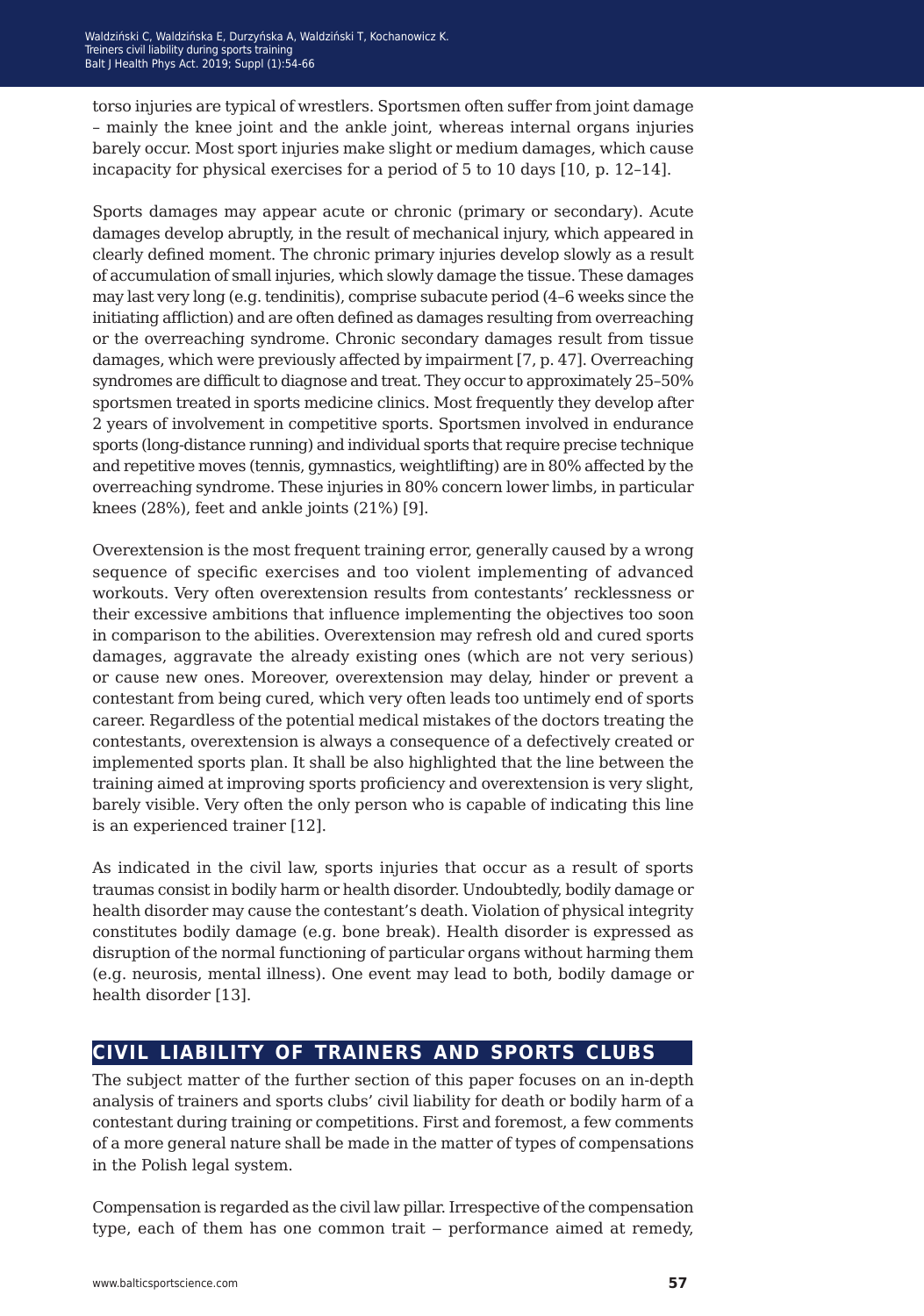namely to cover a damage in one's interests (the aggrieved party) by the other entity  $[14]$ . The civil code  $[15]$  - following the European legislation – distinguishes two main liability types:

- a) the contractual liability that arises as a result of failure to perform or undue performance of obligations (Art. 471 c.c. and following);
- b) the tortious liability that results from the unlawful acts (Art. 415 c.c. and following).

In the civil law the unlawful acts are events unrelated to the already set contractual relationship, where meeting other circumstances provided by the law, the person is liable under the provisions of law (e.g. service contract for the provision of swimming lessons) where the damage occurred. These events influence inherently on arising of an obligation, i.e. a legal relationship where one person (creditor) is entitled to request from another person (debtor) a specific conduct, known also as a performance, which the debtor is obliged to make. Violation of the legal relationship existing between the parties serves as a base for contractual liability [16, p. 196, 263].

The Polish legal system envisages a possibility of joinder tortious and contractual liability, which is directly indicated in Article 443 c.c., according to which an action or omission which causes damage, constituting non-performance or undue performance of an earlier obligation is not a circumstance – as a rule – precluding claim for remedy of damage from tort. A possibility of choice between available claims arises from a joinder liability for the aggrieved party.

The trainers and sports clubs responsibility for personal injury (trauma caused by sports) or damage to property (sports equipment damage) may be considered as both contractual and tortious liability. In reality, most contestants' claims against the trainers, instructors or sports clubs are based on tortious liability. Civil code provisions regulating the aforementioned liability entitle the aggravated person to claim for remedy of damage or monetary recompense for the harm suffered. Monetary recompense for non-performing or undue performance of the obligation is not envisaged in the Polish legal system (e.g. the service agreement on tennis lessons). Monetary recompense for the harm suffered is tightly related with tortious liability regulations.

In the Polish civil law the unlawful act (tort) is also described as a damage causing an event which constitutes an obligation for compensation. The content of the obligation relationship concluded as a result of joinder is the entitlement of the aggravated person and adequate to this entitlement obligation for compensation. The term of unlawful action is an expression typical of the civil law and shall not be mistaken with a punishable act (crime) – a term characteristic of the penal law. Not each unlawful act within the meaning of civil law is an offence or infraction.

Tortious liability grounds are covered in Art. 415 c.c. under which anyone who by a fault on his part causes damage to another person is obliged to remedy it. The liability for the tortious acts arises when three circumstances stated below are met: damage occurrence – taken as detriment in the protected by law interests of the aggrieved person, occurrence of an event for which the specified entity is obligated to compensate and the casual link between this event and damage. Events are regulated differently depending on the fact if the event whereby an obligation to compensate arises concerns the entity's own actions (e.g. boxer's responsibility for causing serious physical damage during the competitions or the training as a result of culpable infringement of fighting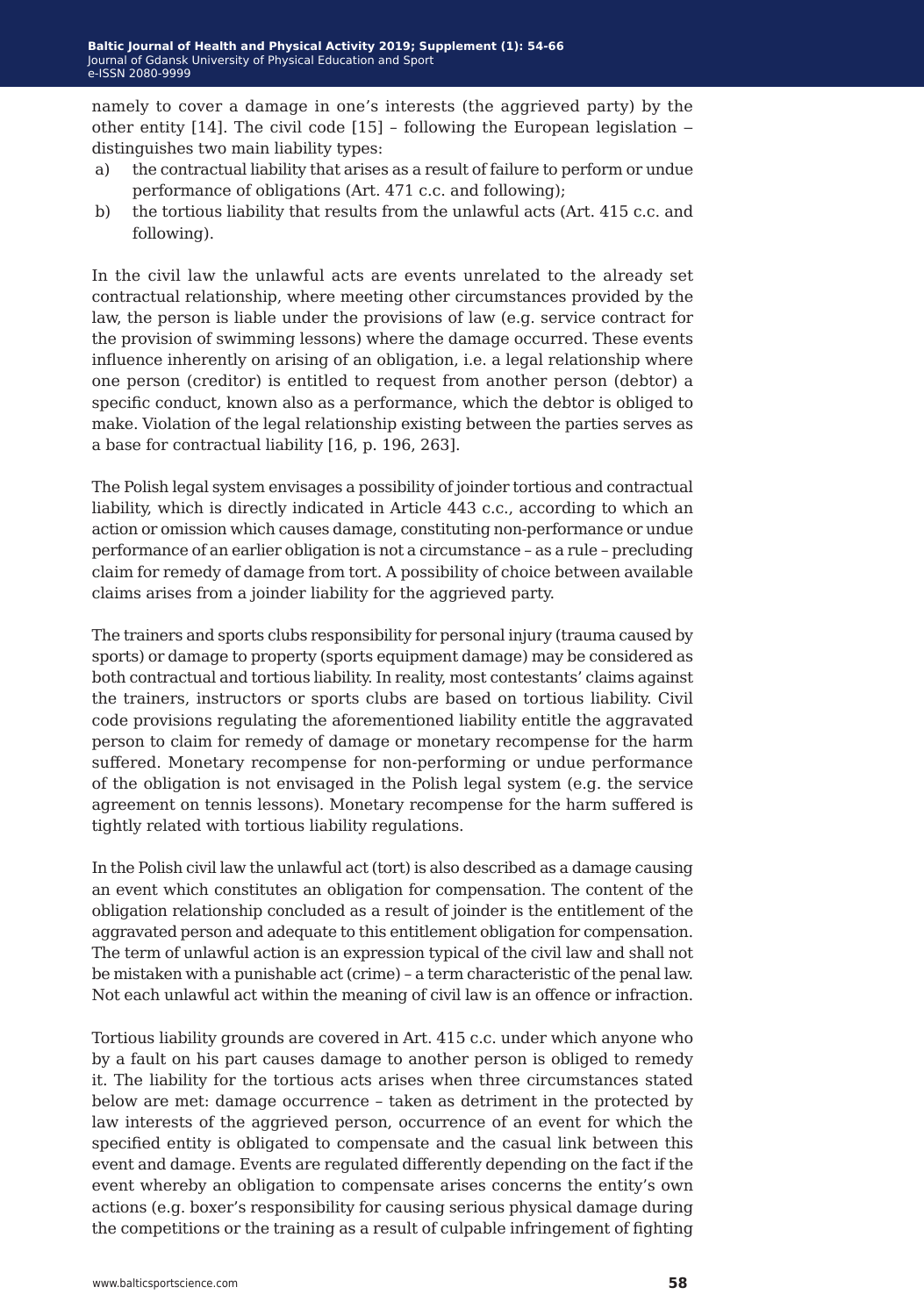rules; football player's responsibility for causing with the so-called tactical foul health detriment or the trainer's liability for health detriment to the contestant during the training resulting from omitting conducting the warm-up), another entity's action (e.g. sports club's liability for contestant's health detriment which occurred during the sports training conducted by the trainer or coach employed in this club), causing damage by the collapse of the structure or the detachment of any part thereof (e.g. the sports hall owner's liability for health detriment to a contestant or the audience caused by collapsing of the building construction), causing damage by a hazardous product (e.g. producer's liability for damage to athlete's health caused by faulty construction of sports equipment), etc.

Events which constitute an entity's own liability for damages consist in, pursuant to Article 415 c.c., the actor culpable and unlawful conduct. Speaking about the legal entity liability (e.g. sports clubs), they are obliged to compensate for the damages cause by its body, as stipulated in Art. 416 c.c. If the casual link between the event and the damage may be indicated, the actor is obliged to compensate.

Damage occurs when an aggrieved person suffers a difference, against his will, between his current financial condition and a condition that would have existed if the event causing damage had not occurred. In other words, damage is every detriment in the interests protected by law which the aggrieved person has suffered against his will. Damage is not only pecuniary but also non-pecuniary (non-pecuniary detriment). Non-pecuniary damage is known also as harm and may be remedied by means of financial compensation for the harm suffered, only if it is established by specific provision. Pecuniary damage shall be remedied in any case if the aggrieved person indicates a person liable for the damage and is able to prove the circumstances under the liability for damages of this person.

There are two types of pecuniary damages, i.e. damage to property and personal injury. Damage to property consists in direct detriment of an element of property of the aggrieved person (e.g. destroying sports equipment). Personal injury is when personal interests of an aggrieved person (e.g. health) have a detriment to the extent that – indirectly – this person suffers negative consequences in the property. For example, as a result of bodily damage of the contestant during the training, he lost his capacity to work, so he must undertake treatment, expensive rehabilitation, lost earning opportunities or maybe it became necessary to purchase prosthesis, which constituted pecuniary damage [17].

Another element to determine the liability for damage pursuant to Article 415 c.c. is the causal link between the action and the damage. Briefly, it means that if not for that event (action or omission), the damage would probably never have occurred. Pursuant to Article 361 § 1 c.c., a person obliged to pay compensation is liable only for normal consequences of the actions or omissions from which the damage arises. That theory is so-called adequate causal link. According to that theory, damage remains in the causal link only with the events which in a typical (normal) course generate the consequence of a particular detriment (harm). Any other events of exceptional, extraordinary nature are exempted from cause-effect chain and by these means and exempted from liability for damage [18].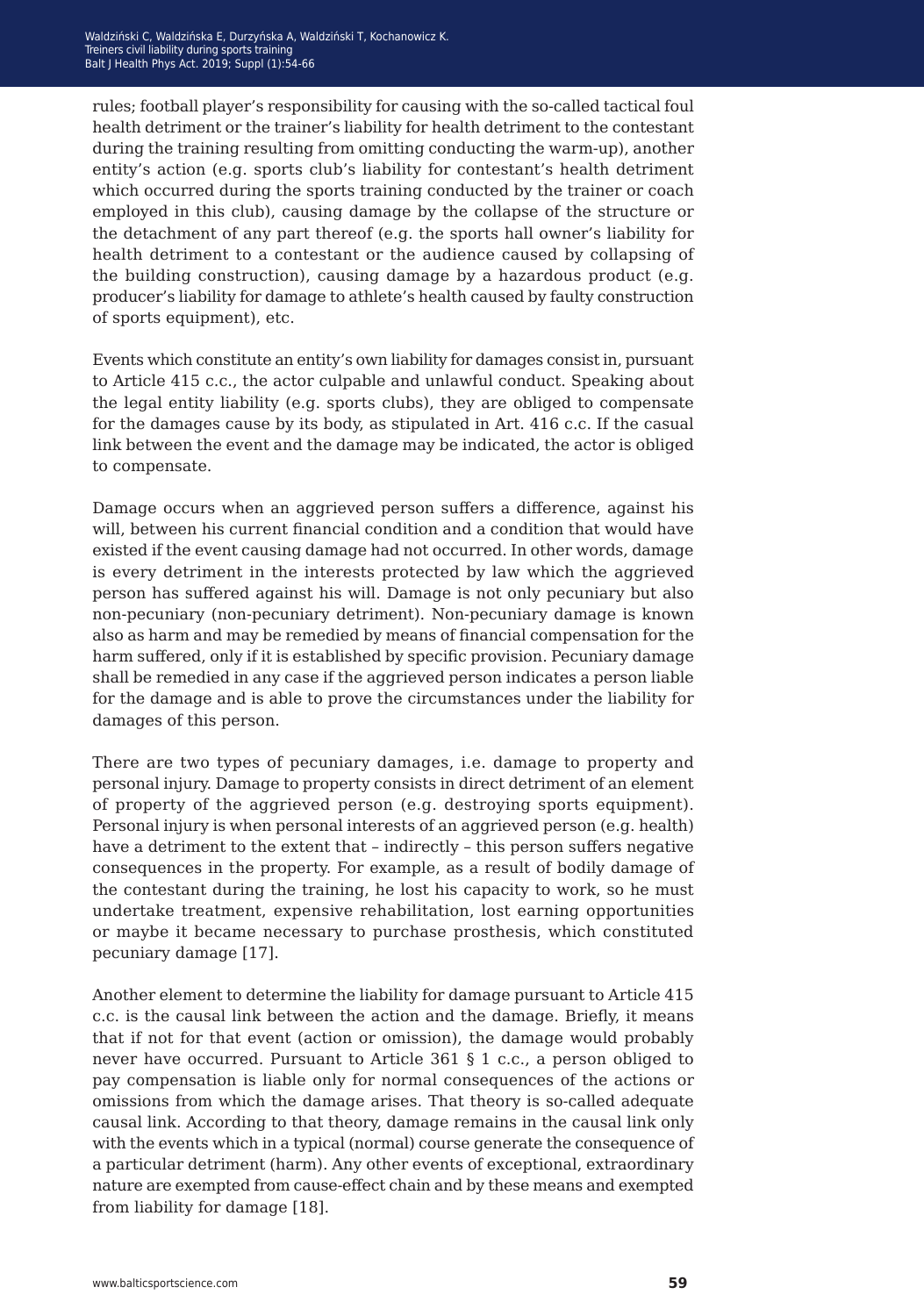As previously indicated, pursuant to Art. 415 c.c., an event which the legal act links the particular entity's compensatory obligation with the actor's act has an essential meaning for a possibility to attribute compensatory liability to the actor. Such an act may consist in action or omission. Moreover, this act shall be simultaneously unlawful and culpable.

Unlawful acts are those directly prohibited by the provisions of law applicable in Poland, notwithstanding their source, abstractive and imposing a general obligation of a specific conduct, so ordering or prohibiting generally indicated entities to conduct in a specific way in a given situation. Furthermore, as unlawful are also indicated all behaviors contrary to the rules of social conduct and good practice, so generally approved standards in the whole society or social community [19]. In the memorandum of its ruling dated 2 December 2003, the Supreme Court expressed an opinion that the extent of unlawfulness covers not only infringement of the specific prohibitions or orders addressed to everyone or some entities but also the infringement of the general rules, ordering acting in a specific way to prevent the possibility of damage occurrence in given circumstances. According to the Supreme Court's statement, the general prohibition of not causing harm to another person is -in specific circumstances of the case – justified by undertaking the necessary remedial actions preventing the occurrence of damage to a person or property. Therefore, the obligation of due care for life and health of a human being may result not only from the legal act but also from just the rationality supported by the life experience principles which order not only to avoid redundant risk but also to undertake the action necessary to prevent the possibility of threat to human health or life [20].

Certainly, the contestants with a lower level of physical fitness shall learn from those with a higher level of physical fitness and who are more experienced. Those contestants indeed must be aware of their role during the sparring and be aware of the shortcomings in qualifications or the experience of their sparring partner. If the trainer does not ensure such awareness, he carries both civil and penal liability for the damage resulting therefrom, such as death or bodily damage of the trained sportsman [21].

The action (omission) of an actor must be culpable. Fault is when the actor may be accused of making the wrong decision or that in some specific circumstances he failed to conduct in a proper way, even though it was possible and expected of him. Likewise, in the penal law, there are two types of fault distinguished in civil law: i.e. intentional and unintentional fault. The intentional fault is when the actor desires to cause damage to the other person or at least consciously accepts the possibility of it. Unintentional fault is whereby the actor foresees the possibility of harmful consequence but unreasonably assumes that it will be prevented, or the actor does not foresee the harmful consequence, even though he should and is capable of foreseeing it. Negligence is manifested in both of these situations. In the civil law the term of negligence is related to lack of due care. Therefore, while assessing if the fault in form of negligence occurred, it is essential to assess the due care measure which is preserved in case of proper behaviour. Negligence is defined in civil law by a lack of due care, i.e. care generally required in the relationships of specific nature (Art. 355 § 1 c.c.). Attributing negligence to a given person is perceived as justified only if in a particular place and time that person behaved in a manner deviating from the relevant due care measure [22–23].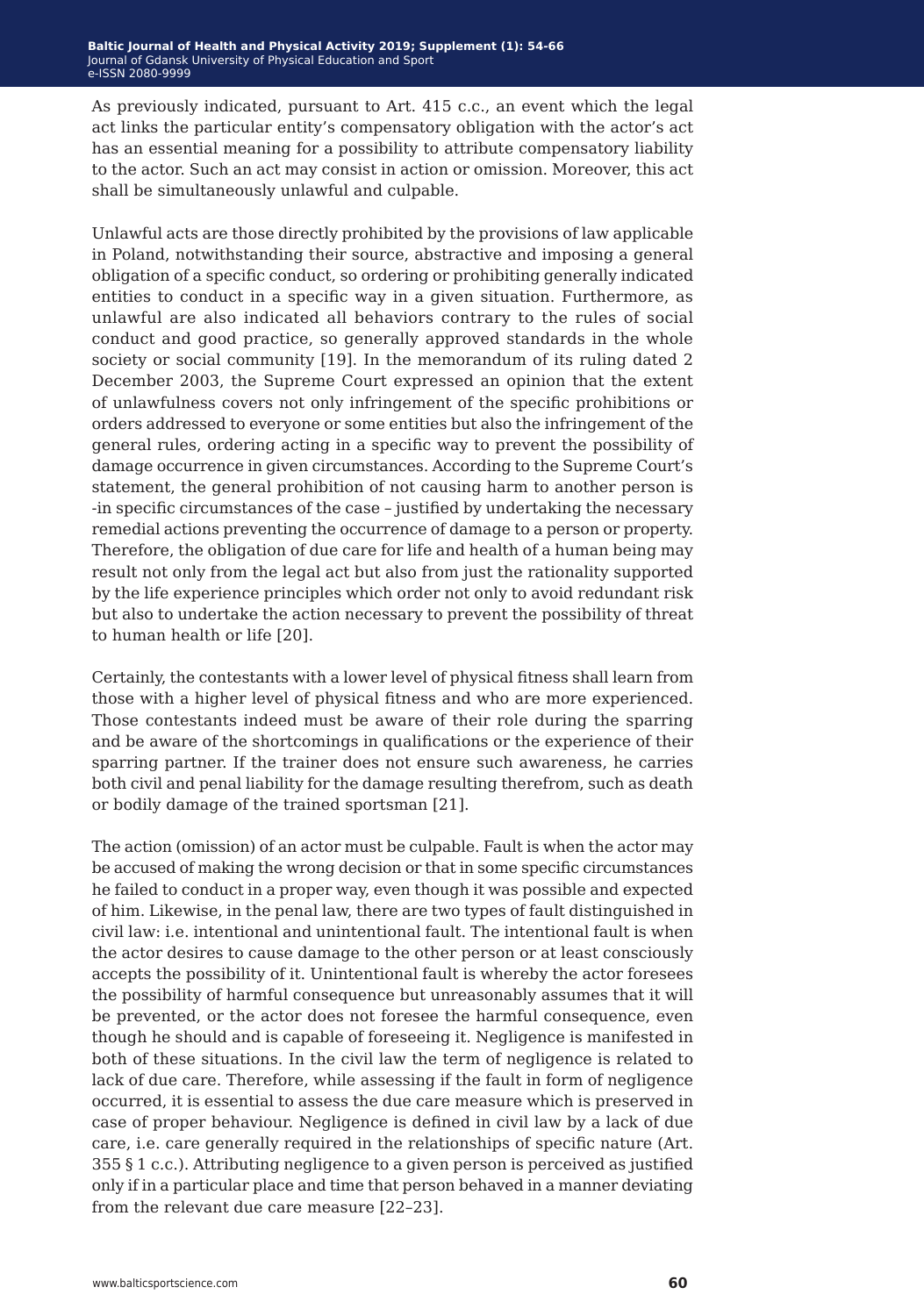As regards the act assessment (of the contestants, trainers and sports club) in the context of its unlawfulness, the rules of relevant sports disciplines are of considerable importance, which in the present legal order are determined by the Polish sports associations, pursuant to Art. 13(1)(2) of the Sport Act. In the judgement dated 8 July 1968, the Supreme Court indicated that training some sports disciplines is related to risk. In order to reduce the threat of bodily damage or death, strict rules of game or fight are stipulated. The more dangerous a sport discipline is, the more diligently the stipulated sports rules should be obeyed. A person who violates these rules commits a tortious act, which raises an obligation to remedy (Art. 415 c.c.). However, the Supreme Court expressed the view that a sports club, designating a contestant for fight and entrusting him to perform a specified act, shall be attributed a double responsibility: for his physical condition and technical preparation aiming at preventing himself from accidents on the one hand, responsibility for fair-play of this contestant and complying with the sports regulation, not generating a likelihood of causing damage to his opponent on the other hand [24].

It is crucial to indicate that complying with the regulations of the competitions or training does not exempt the contestant and the others indirectly participating in the competitions (trainer, a referee, etc.) from the liability for the damage caused to the opponent. The Supreme Court stated in its judgement dated 25 April 1973 that limitation to obeying regulations of the competition and trainings may only be insufficient and does not exempt from liability for an accident. Sports regulations are not of an enacting force and from this perspective shall be assessed. Thereby punching the opponent during a boxing fight is according to the regulations not clearly relieved of fault (having preserved all requirements related to pairing, equipping with the proper protective gear), if all circumstances related to the conduct of the fight, attitude of the referees etc. are not clarified. Simultaneously, the Supreme Court stated that the trainers have a special duty to preserve the proper conduct of the training, not only in terms of complying with the regulations but also in regard to suitability (condition, health status etc.) of the contestant to participate in the trainings. The trainer is in possession of expertise and, having this in regard, he is capable of foreseeing the consequences of his actions (acts, omissions) concerning the contestants being under his supervision. Special duty to preserve the proper conduct of the training mostly concerns boxing, as this sports discipline is of a greater threat than others. The boxing trainers are obligated to preserve special prudence and caution while performing their actions and also by assessment of the boxer capability of a professional fight. Therefore, as indicated by the Supreme Court, a boxer who declared to his trainer before the training that due to his health condition he is unable to participate in the training and the trainer has at that time no possibility to seek advice from any doctor or refrained from doing so is obligated in any case to exempt the contestant from the training. The refusal of exemption indicates culpability in causing the damage in the result of injuries suffered during the training and justifies the trainer's liability for the damage pursuant to Art. 415 c.c. and the sports club pursuant to Art. 430 c.c. (link of dependency between the trainer and the club). Therefore, the hazardous nature of boxing as an athletic sport imposes an obligation on the competitions' organizers, trainers etc. of particularly due care of the organization of competitions and trainings, adjusted to the circumstances of each specific event [25]. However, in the judgement of 24 November 1969 the Supreme Court indicated that sports training, especially disciplines with a high injury rate, is always associated with risk; therefore, its side effects – sports injuries ‒ are not incidental. This risk is always more frequent and greater in its effect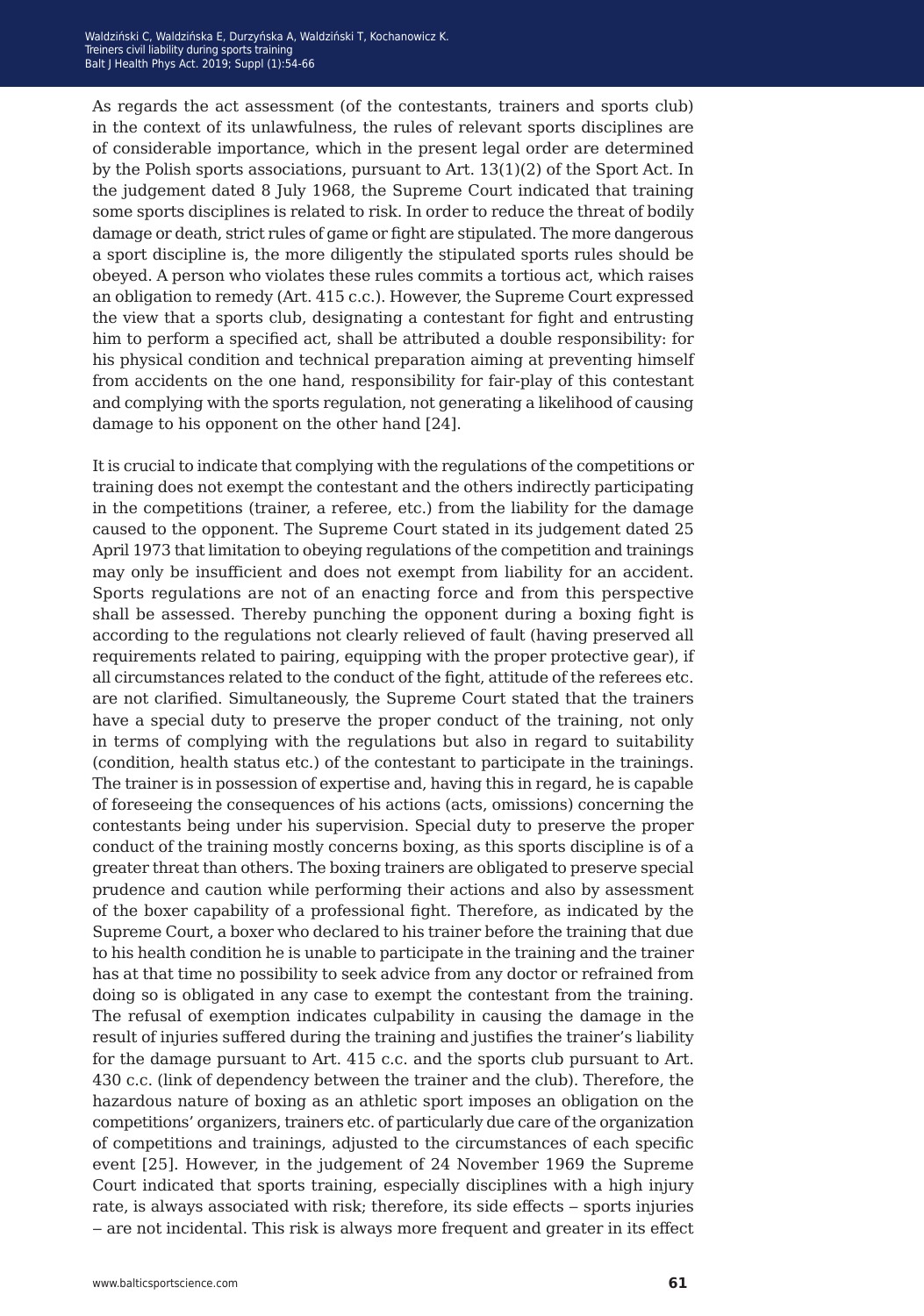in sports such as boxing. In this sport discipline violating the physical integrity is in the nature of fight. Therefore, the set rules of fight, aimed at minimizing the threat of bodily injury or death, shall be complied with in a meticulous matter. Thus – in the Supreme Court's opinion – for the outcome of permitting a non-classified as a boxer, inexperienced and physically weak contestant to participate in a boxing fight, not only his home-sports club is liable, but also hosting and organizing sports club, whose responsibility was at least to protest against this contestant's participation in the competition. Failure to perform this duty constitutes organizational negligence and a manifestation of a lack of mandatory diligence and care in the name of public interest for the maximum safety of all the contestants participating in the fights by their proper selection and classification [26]. The Polish legal system envisages the possibility of attributing liability for death, bodily damage or health disorder to few entities jointly, e.g. sports club, trainer and sports referee. Pursuant to Art. 441 § 1 c.c., if several persons are liable for damage caused by tort, their liability is joint and several [27]. The provision above are of an imperative nature. Thus, if a few persons cause damage, alone and independently or jointly, their liability is under Art. 441 § 1 c.c. joint and several regardless of the degree of participation of each entity to damage occurrence [28]. It shall be indicated that a person who remedies the damage resulting from an action or omission of several persons is entitled to request the other co-liable persons to reimburse a relevant part of the performance (e.g. return a part of the compensation paid) depending on the circumstances, and especially on the fault of a given person and to the extent to which he contributed to the damage (Art. 441 § 2 c.c.).

The Polish legal system also envisages a possibility of an aggrieved person to contribute to the damage occurrence in his interests protected by law (e.g. health). In such a situation, Art. 362 c.c. shall be applied, pursuant to which - if an aggrieved party has contributed to damage arising or increasing, the obligation to remedy the damage is appropriately reduced according to the circumstances, and especially to the degree of both parties' fault.

Extremely interesting ruling was delivered by the Supreme Court on 21 May 1981. Even though the above judgement was delivered due to a specific event, it constitutes some general conclusions which shall be taken into consideration by the trainers and sports clubs in their business activity. In the reasoning of this ruling (this case concerned providing the dirt track motorcycle with proper tyres), the Supreme Court has expressed the conclusion that sports club's duties in relation to providing the right quality and condition of the technical equipment shall be reinforced proportionally to the risk threating the life and health of the contestant of a specific sports discipline. The extent of these duties is at the same time a great starting point for assessment who shall be held responsible in the case of failure of due diligence in the area of the undertaken measures aiming at eliminating technical defects of the equipment from the source of accidents. Hence the sports club cannot be released from any liability for the injury suffered by the contestant just because of an adult contestant's awareness of possible accidents while using specific sports equipment. The liability for damage is still held by the sports club which is the entity responsible for delivering the proper equipment; nevertheless, in such situations, the contestant may share the responsibility for the damage [29].

Another ruling worth mentioning was delivered by the Court of Appeal in Poznań on 28 March 2007, which concerned sports club and sports organization's civil liability for the contestant's death during powerboating (world championships).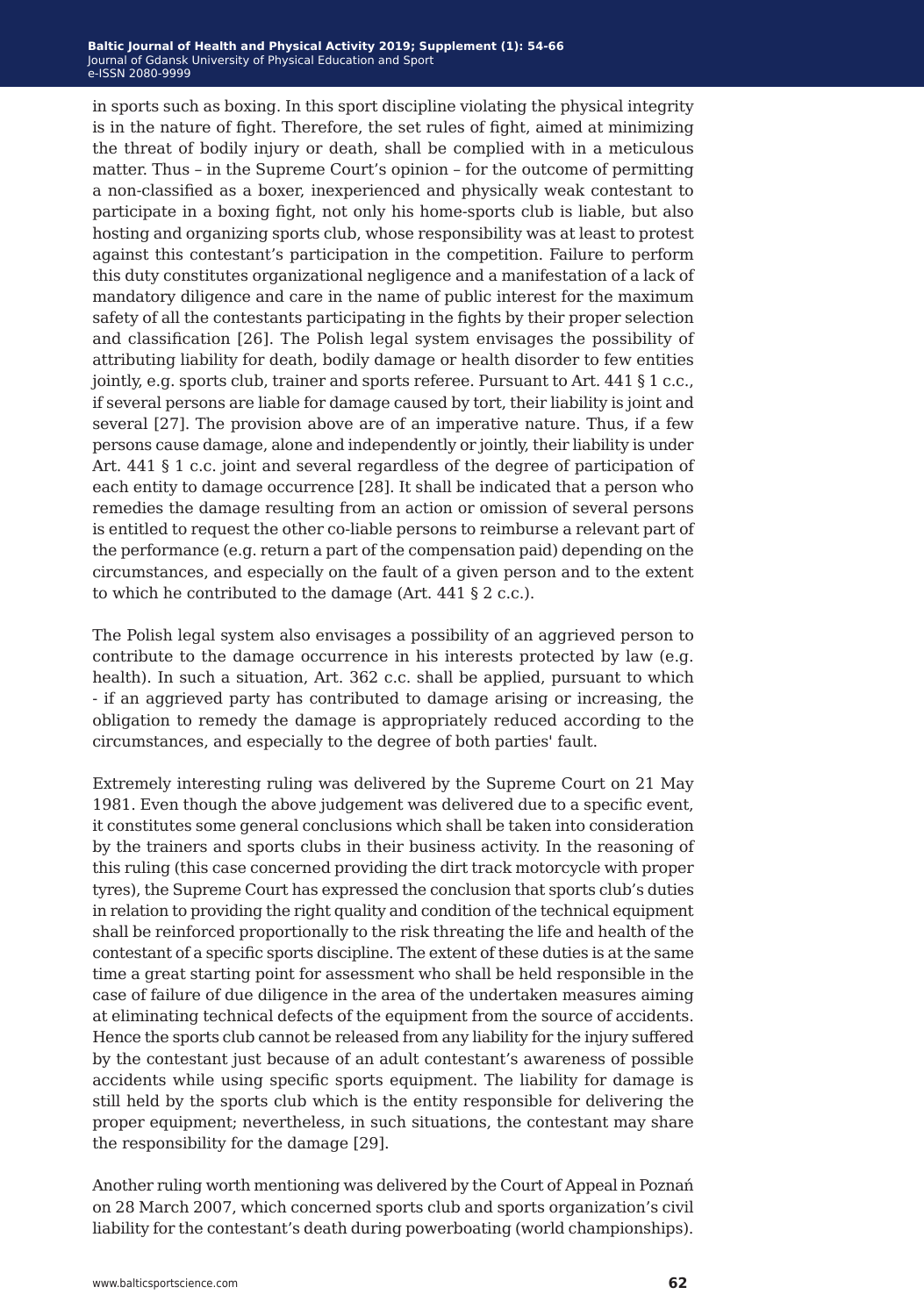The contestant was participating in the competitions using his own boat. It was not equipped with the safety belts nor with the safety cockpit. In that class, these were not required by the policy, nor were they forbidden. Only one Hungarian contestant was equipped with such safety equipment. Lack of installing these elements accelerated the boat's speed, hence a chance of winning. In the present case, the complainant indicated that admission of a person without proper safety equipment to participate in the competitions was unlawful, because his boat was not equipped with cockpit or safety belts. The Supreme Court's conclusion was adverse to the complainant's and indicated that a person who is engaged in a specific sports discipline and participates in the competitions, accepts and takes the risk carried by this activity. If the person aware of the applicable safety rules and risk margin deliberately resigns from not compulsorily but acceptable equipment in order to accelerate his chance of winning, the potential harm caused by failure of applying aforementioned safety equipment fully fall under this risk. In such cases, sport organization's approval for contestants' participation in the competition, using the equipment complying with the statutory safety requirements but does not constitute higher standards, including safety standards, must not be considered as an unlawful and culpable act [29].

### **remedy**

Personal injury consists in bodily damage, health disorder, death and violation of other personal interests. It may take a form of a material injury and nonmaterial injury (harm) [13].

Remedy of a material injury to as person is stipulated in the civil code in respect of two examples, i.e. bodily damage or health disorder and death. In the event of bodily injury or health disorder, the aggrieved party is entitled to demand the one-off remedy in the sum necessary for medical costs (art. 444 § 1 c.c.) or annuity (art. 444 § 2 c.c.).

Targeted and necessary expenditures related to the bodily damage or health disorder in particular cover medical costs, purchase of a prosthesis and other specialized devices and appliances, lost income, cost of adjusting the accommodation to the needs of a person handicapped in result of the event, costs related with visiting an aggrieved person in hospital or resulting from the necessity to provide special care nursing over the aggrieved person, expenditures on rehabilitation treatment. It is also recognized that costs referred to in Art. 444 § 1 c.c., are composed not only of the medical costs in its strict meaning but also all expenditures connected with visiting the aggravated person in hospital by the dearest persons. These visits are indeed inherent to improvement of the aggravated person's well-being and accelerating the treatment, and also facilitate contact between family and the doctors with a view to obtaining further information about the aggrieved party's health and his needs [30–32].

The contestant aggrieved in result of sport injury may request for remedy from the liable person (trainer, sports club, etc.) also for annuity, if he becomes completely or partially incapable of working or if his needs have increased or his future perspectives have diminished. For good cause, on the aggrieved party's demand, instead of an annuity or part thereof, the court may award one-off compensation to the aggrieved party. It applies especially to the case where the aggrieved party has become disabled, and the one-off compensation will help him take up a new occupation (Art. 447 c.c.).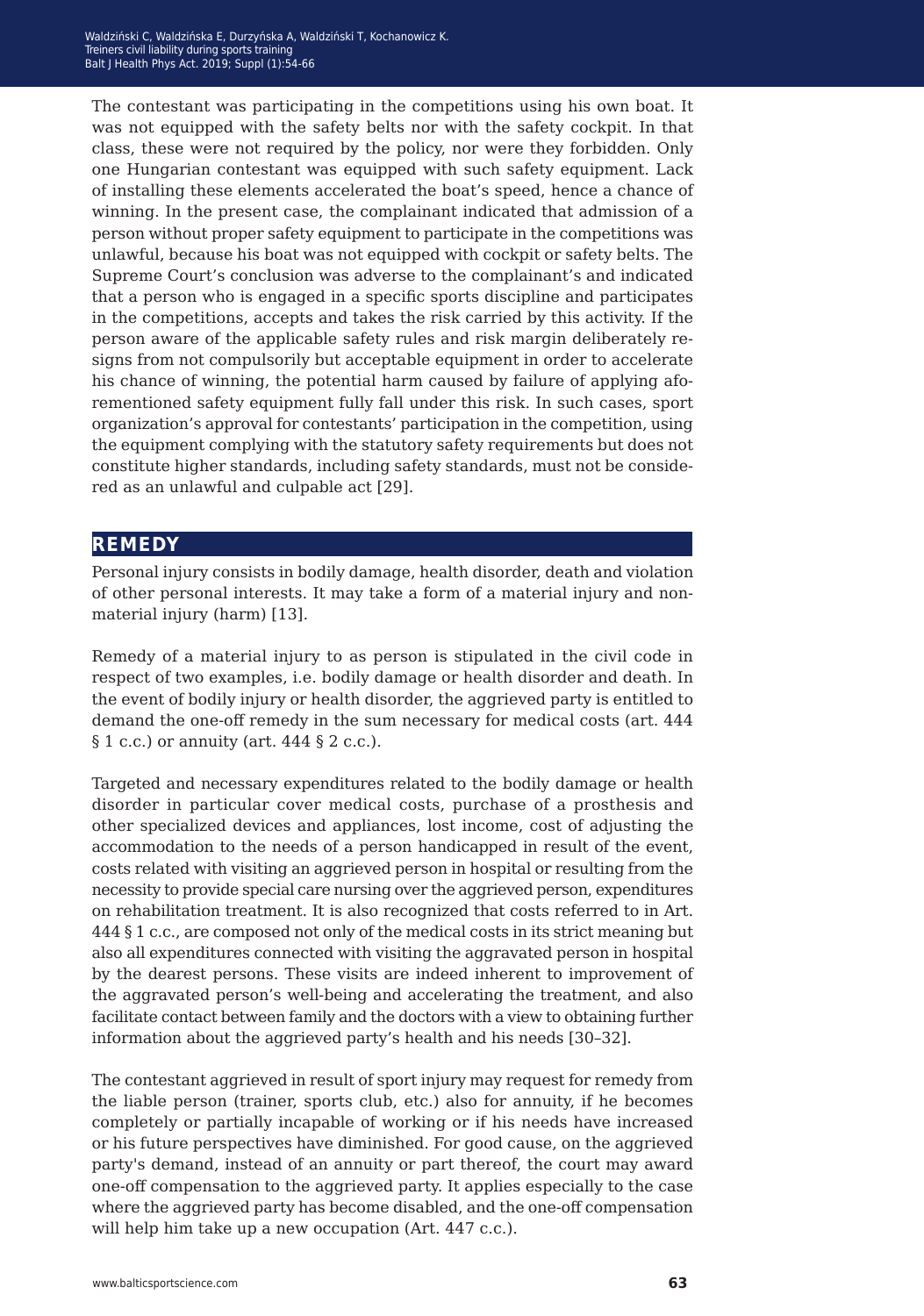Among the aforementioned claims, the contestant who suffered damage as a result of sports injury is entitled to a monetary recompense for the harm suffered (Art. 445 c.c.). The amount of the recompense may in some circumstances be depended on the intensity of physical and mental suffering of the aggrieved person, the length of the rehabilitation process, exemptions from training some sports disciplines and participating in competitions and other consequences related to the development and a sports career [33].

If the aggrieved contestant died as a result of sports injury, then the persons indicated in the Civil code may be awarded with the following performances:

- a) the reimbursement of medical and funeral costs;
- b) one-off compensation;
- c) relevant annuity;
- d) recompense for the harm.

Pursuant to Art. 446 § 1 c.c., if, as a result of bodily injury or health disorder, the aggrieved party dies, the person obliged to remedy the damage should reimburse the medical costs and the funeral costs to the person who incurs them. It is without doubt that funeral costs also include expenditures on the grave. The remedy also covers the return of full cost incurred thereof, unless the court concludes under the circumstances of the case that these costs are excessive in comparison with normal expenditures incurred in other relevant cases [34].

Pursuant to Art. 446§ 3 c.c. the court may also award appropriate compensation to the closest members of the deceased's family if, as a result of his death, their living standard has significantly deteriorated. This compensation has to remedy only detriment of material nature arising as a result of an aggrieved party's death.

However, the relevant annuity may be also claimed, pursuant to Art. 446 § 2 c.c., by persons towards whom the deceased had a statutory maintenance obligation. This annuity may also be claimed by other persons related to the deceased to whom the latter voluntarily and permanently provided means of subsistence if it follows from the circumstances that the principles of community life so require.

Moreover, an appropriate sum may be awarded to the closest members of the deceased's family as monetary recompense for the harm suffered from the liable person (Art. 446 § 4 c.c.). It shall be now indicated that a compensation under Art. 446 § 3 c.c. and a recompense under Art. 446 § 4 c.c. are two separate, generic and normative, performances, aiming at satisfying different types of damages. While the first one is designed to reduce the actual and substantial deterioration of life conditions, so the material detriment, the second performance is designed as a compensative measure for the harm consisting in mental suffering resulting from death of a relative, so is aimed at satisfying the damage of non-material nature [35].

### **conclusions**

Sports injuries are integrally (immanently) related with training any sport discipline. The consequences may vary from slight health detriment, not requiring medical support, through loss of or permanent damage to health, up to the contestant's death. Without doubt, occurrence of these adverse effects of sports training shall be limited to minimum in every and each sports discipline. The essential role in this matter belongs to the trainers, who carry penal and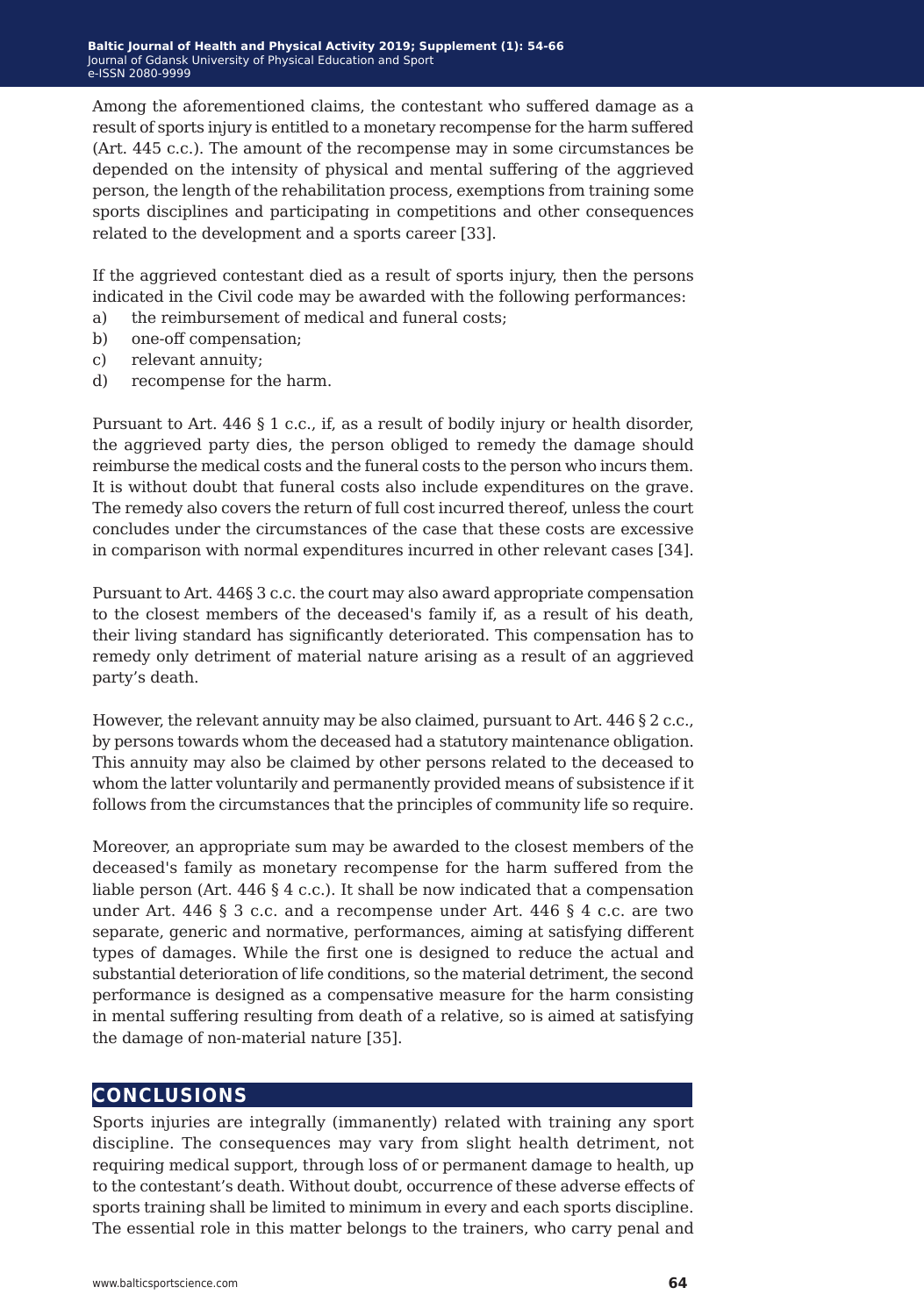civil liability for any infringements (acts and omissions). The trainers' obligation is not only to prepare the contestant to sport rivalry but also to provide safety during sports training. As referred to in the jurisprudence, the trainer has a very special duty to ensure the proper conduct of training, not only with regard to complying with the rules applicable in each sports discipline, but also with respect to the contestants' utility to participate in the training.

### **references**

- [1] Rischka-Słowik B. Konstytucja Sportu w Unii Europejskiej [The Basic Law for Sport in the European Union]. Warszawa: C.H.Beck; 2014. Polish.
- [2] Tetłak K. Polityczne i społeczne przyczyny udzielania zwolnień podatkowych dla mistrzostw piłkarskich [Political and social reasons for granting tax exemptions for football championships]. In: Wetoszka D, editor. Prawo sportowe [Sport law]. Warszawa: C.H.Beck; 2018, 33. Polish.
- [3] Jędrucha S. Odpowiedzialność za szkody wyrządzone uprawianiem sportu [Liability for damage caused by practising sport]. Warszawa; 1972. Polish.
- [4] Voivodship Court of Administration in Warsaw judgement of 14 May 2014, VI SA/Wa 3449/13, Legalis, No. 1065485.
- [5] Consolidated text, Journal of Laws of 2018, item 1263, later referred to as Sports Act.
- [6] Kubiak R. Legalność pierwotna ryzyka sportowego [The original legality of sports risk]. Prokuratura i Prawo. 2006;12:13-14. Polish.
- [7] Widuchowski J. Kolano, urazy i obrażenia sportowe [A knee and sports injuries]. Katowice: G-KWADRAT s.c.; 1997. Polish.
- [8] Ogorevc M. Medycyna alternatywna w sporcie [Alternative medicine in sport]. Katowice: KOS; 2011. Polish.
- [9] Złotkowska R, Skiba M, Mroczek A, et al. Negatywne skutki aktywności fizycznej oraz uprawiania sportu [Negative effects of physical activity and participation in sport]. Hygeia Public Health. 2015; 50(1):43. Polish.
- [10] Lewandowski Z, Świerczyński Z. Zapobieganie urazom w sporcie [Prevention of injuries in sport]. Warszawa: Sport i Turystyka; 1970, 12-16. Polish.
- [11] Łobożewicz T. Bezpieczeństwo, higiena i ochrona zdrowia w sporcie, wychowaniu fizycznym i turystyce [Safety , hygiene and health protection in sport and physical education.]. Warszawa: Sport i Turystyka; 1978, 44. Polish.
- [12] Dziak A, Rusin Z. Traumatologia sportowa [Sports traumatology]. Warszawa: Centralny Ośrodek Sportu; 2000. Polish.
- [13] Bieniek G. Komentarz do kodeksu cywilnego [Commentary to the civil code]. In: Gudowski J, editor. Kodeks cywilny. Komentarz. Tom III. Zobowiązania. Część ogólna [Civil code. Commentary. Vol. 3. Liabilities]. Warszawa: Wolters Kluwer; 2018, 989-990. Polish.
- [14] Kaliński M. Szkoda na mieniu i jej naprawienie [Damage to property and repair it]. In: Olejniczak A, editor. Prawo zobowiązań – część ogólna. System Prawa Prywatnego, Tom 6 [Liability of obligations – general part]. Private Law System. Vol. 6]. Warszawa: C.H.Beck; 2014, 12. Polish.
- [15] The Act of 23 April 1964 Civil Code (Dz.U. z 2018, poz. 1025) with further amendments. Consolidated text; hereinafter referred to as – c.c.
- [16] Szczurek Z. Prawo cywilne dla studentów administracji [Civil law for administration students]. Warszawa: Wolters Kluwer; 2008, pp. 196, 263. Polish.
- [17] Wiśniewski T. Zasada swobody umów [principle of liberty of contract]. In: Gudowski J, editor. Kodeks cywilny. Komentarz. Tom III. Zobowiązania. Część ogólna [Civil code. Commentary. Vol. 3. Liabilities]. Warszawa: Wolters Kluwer; 2018, 106-107. Polish.
- [18] Mojak J. Prawo zobowiązań [Law of obligations]. In: Filipiak T, Mojak J, Niezbecka E, eds. Zarys prawa cywilnego [Outline of civil law]. Lublin: Innovatio Press, Wydawnictwo Naukowe Wyższej Szkoły Ekonomii i Innowacji; 2012, 261-262. Polish.
- [19] Warsaw Court of Appeal judgement of 25 July 2017, VI ACa 469/16, LEX no. 2482884.
- [20] Supreme Court judgement of 2 December 2003, III CK 430/03, OSNC 2005/1/10.
- [21] Gardocka T, Majewski Ł. Odpowiedzialność za śmierć lub uszkodzenie ciała związane z uprawianiem sportu [Responsibility for death or personal injury related to sporting activities]. In: Gardocka T, Jagiełło D, editor., Problemy prawne na styku sportu i medycyny [Legal problems at the interface between sport and medicine]. Warszawa: C.H.Beck,; 2015, 48. Polish.
- [22] Supreme Court judgement of 8 July 2015, II PK 93/14, LEX no. 1936724
- [23] Opole District Court judgement of 30 January 2013, II Ca 934/12, LEX no. 1718309.
- [24] Supreme Court judgement of 8 July 1968, II CR 216/68, LEX no. 4639.
- [25] Supreme Court judgement of 25 April 1973, I CR 306/73, OSNC 1974/2/34.
- [26] Supreme Court judgement of 24 November 1969, III CRN 7/69, LEX no. 6623.
- [27] Łódź Court of Appeal judgement of 6 November 2014, I ACa 619/14, LEX no. 1623922.
- [28] Supreme Court judgement of 21 May 1981, IV CR 132/81, OSNC 1982/1/13.
- [29] Poznań Court of Appeal judgement of 28 March 2007, I ACa 99/07, LEX no. 370511.33.